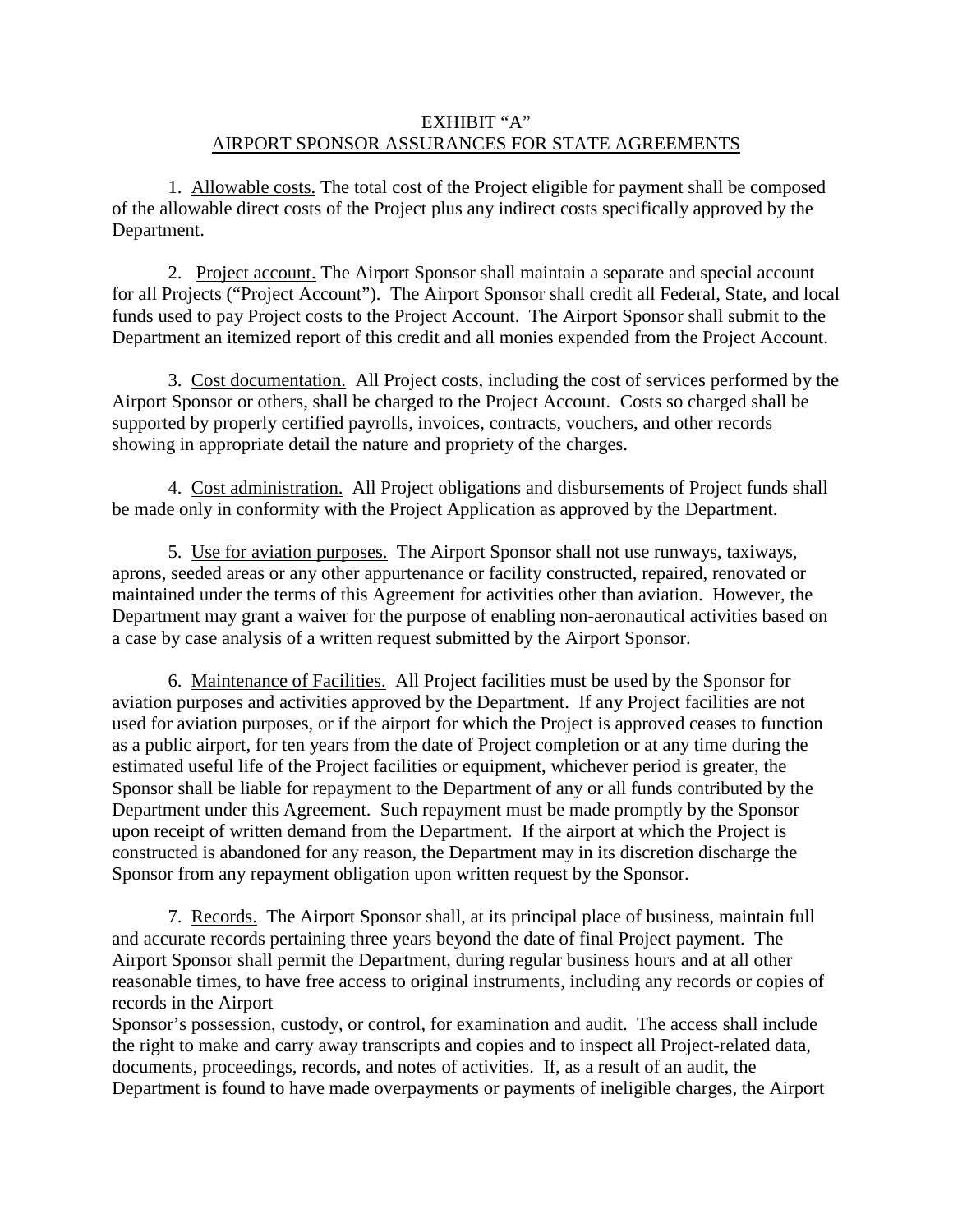Sponsor agrees, upon the demand of the Department, to refund the overpaid or ineligible amounts. In the event of its failure to comply, the Airport Sponsor expressly authorizes the Department to deduct the amount demanded from payments due in this or any other project undertaken by the Airport Sponsor.

 8. Reports. The Airport Sponsor shall, at such times and in such form as the Department may require, furnish the Department with periodic reports concerning the status of the Project and the Project Account and with statements certificates, approvals, and proposed budgets, as well as copies of proposed and executed contracts, purchase orders, salary schedules, and other information relative to the Project. The Airport Sponsor shall furnish the Department, at no charge, two copies each of all studies, reports, surveys, proposals, plans, codes and regulations, maps, charts, schedules, photographs, exhibits, and other materials prepared or developed in connection with or as part of the Project.

 9. Notice of assistance. All reports, maps, and other documents completed as part of the Project, other than documents prepared exclusively for internal use by the Airport Sponsor, shall contain an appropriate notice of the financial assistance provided by the Department.

10. Equal Employment Opportunity. The Airport Sponsor shall comply with the terms of (P.L. 88-352). the Commonwealth Nondiscrimination/Sexual Harassment Clause for grants dated July 19, 2010, which is incorporated by reference into this Agreement. The Airport Sponsor shall incorporate this clause into all Project contracts and require all Project contractors to incorporate the clause into all Project subcontracts. In addition, the Airport Sponsor shall comply, and require its contractors to comply, with the provisions of Title VI of the Civil Rights Act of 1964

 11. Copyrights. The Airport Sponsor agrees that the Department shall have unrestricted authority to reproduce, distribute, and use, in whole or in part, any submitted report, data or material. No report, document or other material produced in whole or in part with the funds provided to the Airport Sponsor shall be subject to copyright in the United States or any other jurisdiction. The Airport Sponsor shall not include in its data any copyrighted matter without the written approval of the copyright owner and the Department.

 12. Conflict of Interest. No officer, employee, or agent of the Airport Sponsor who has exercised or will exercise any functions or responsibilities in connection with the review or approval of the undertaking or carrying out of any work contemplated by the Agreement has acquired or shall voluntarily acquire, prior to the completion of Project work, any personal interest, direct or indirect, incompatible or in conflict with the discharge of his functions or responsibilities with respect to the Project. Any person who shall involuntarily acquire any such incompatible or conflicting personal interest shall immediately disclose his interest to the Department in writing. Thereafter he shall not participate in any action affecting the work under the Agreement unless the Department shall have determined that, in light of the personal interest disclosed, his participation in such action would not be contrary to the public interest.

 13. Employer responsibilities. The Airport Sponsor certifies that it has performed and will perform its services under the grant agreement as an independent contractor and that, in